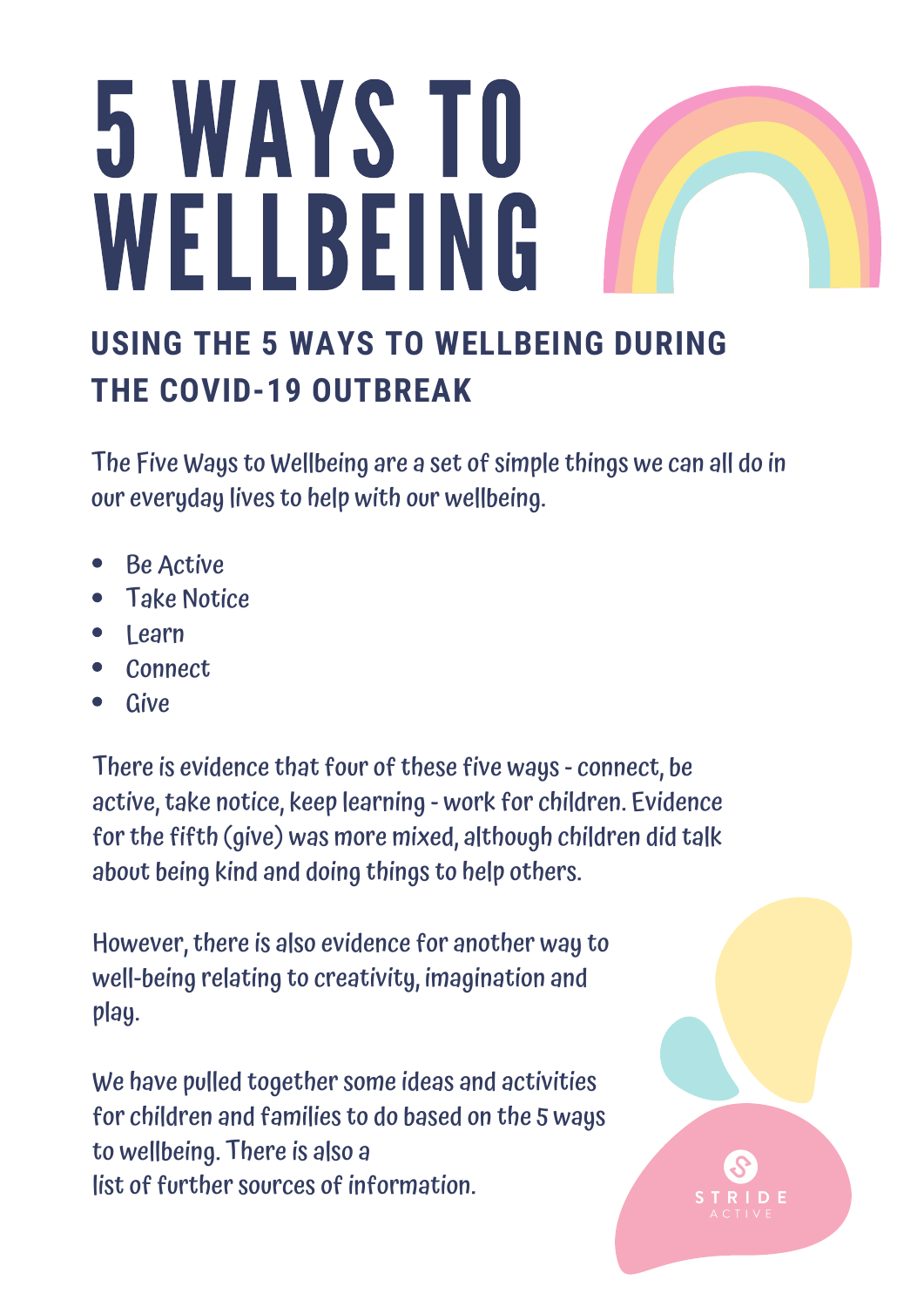# BE ACTIVE

Exercising makes you feel good. Evidence shows that physical activity releases happy hormones which can make you feel more positive.



#### Ways to be active:

- Play your favourite song and dance to it
- Go for a family walk or bike ride  $\bullet$
- Take part in our virtual school games  $\bullet$
- Stretch and move your limbs in the morning, midday and evening  $\bullet$
- Active Lessons check out our website for some ideas  $\bullet$
- Search for local organisations that are delivering online sessions  $\bullet$
- Make up your own game to play at home  $\bullet$
- MAke an obstacle course in the garden  $\bullet$
- If you haven't got equipment, get creative and see what is in your  $\bullet$ house, for example a packet of crisps makes a good beanbag!

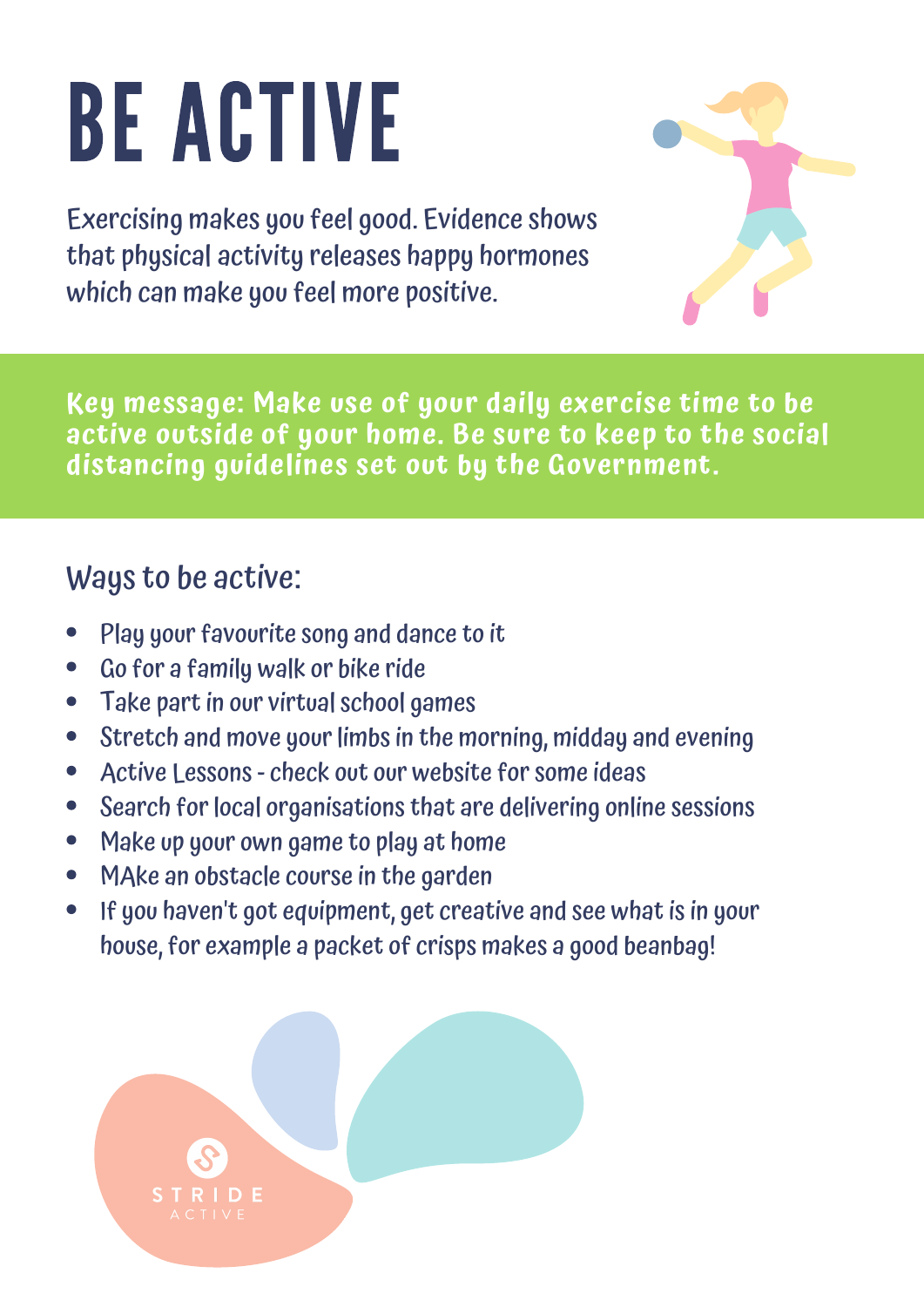## CONNECT

Connecting can help to develop communication skills, interpersonal skills and develop social skills.



**Key message: More than ever, it is important to connect with people. Be creative and think of alternative ways to stay in touch with people, ensuring social distancing.**

#### Ways to connect:

- Smile and say hello to someone as you pass them on a walk
- Call a friend and talk about their weekend and pay attention and listen when they tell you
- Write a letter to grandparents, family or friends
- Reconnect with someone you haven't spoken to in a while  $\bullet$
- Find an old photo of friends or family and share it with them  $\bullet$
- Walk and Talk
- Leave messages in your window supporting the NHS and Key Workers for passers by to see

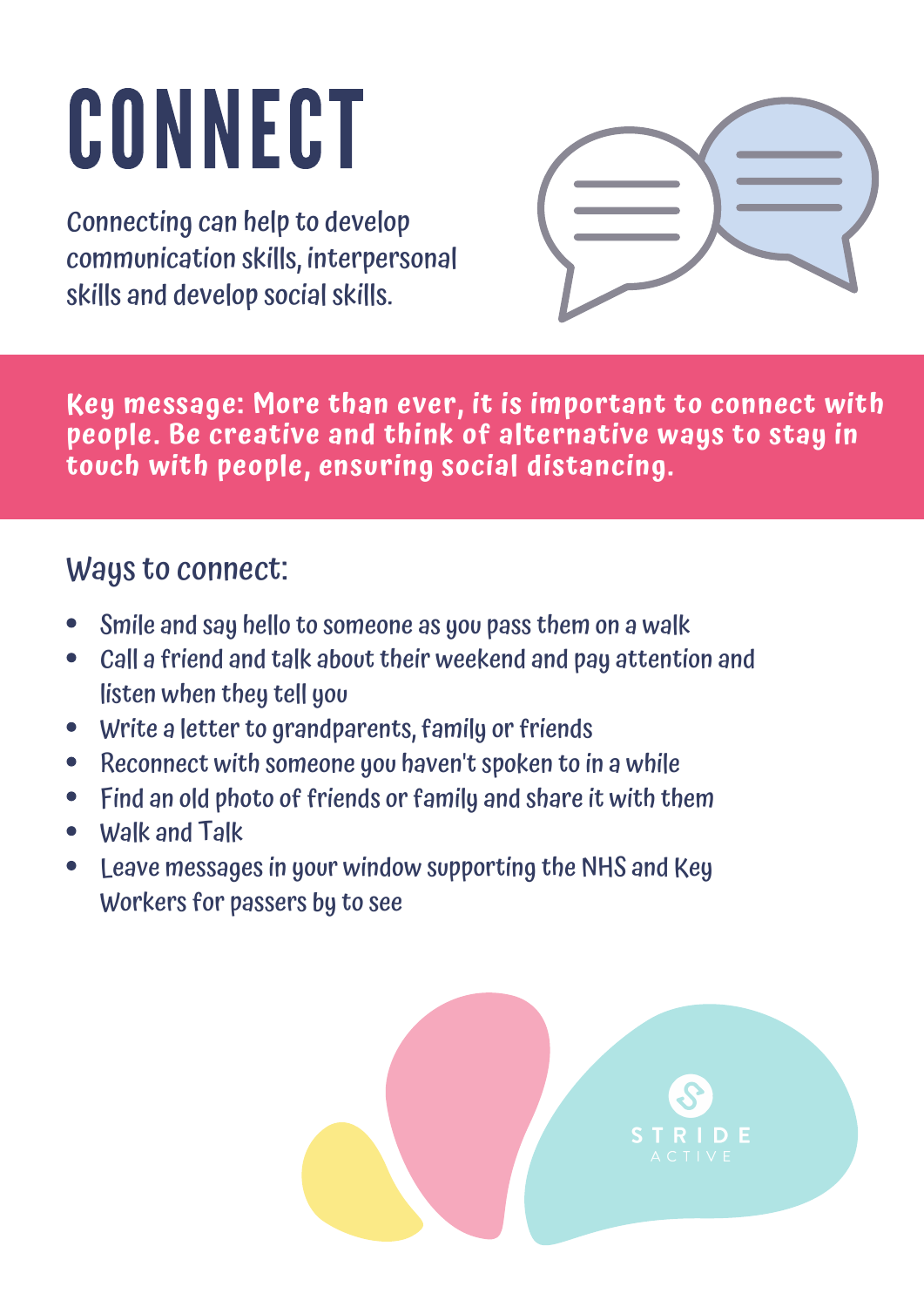### TAKE NOTICE - MINDFULNESS



Be aware of the world around you and what you are feeling. We can take notice during any given moment, activity or conversation.

**Key message: Life has slowed down, which gives us more time to take time to be still, reflect, and become aware of your surroundings.**

#### Ways to take notice:

- Try a new food and notice how different it tastes and feels
- Do a mindfulness activity such as colouring, listening to music, and being  $\bullet$ creative
- Go on a happiness walk and find 5 things that make you smile  $\bullet$
- Stop and really take in your surroundings  $\bullet$
- Open your window or go into the garden: watch animals and birds and  $\bullet$ listen to sounds of nature
- Draw a picture of what you have seen today  $\bullet$
- Yoga session see our website for some ideas  $\bullet$
- Spot the rainbows in peoples windows as you walk
- Mindful meditation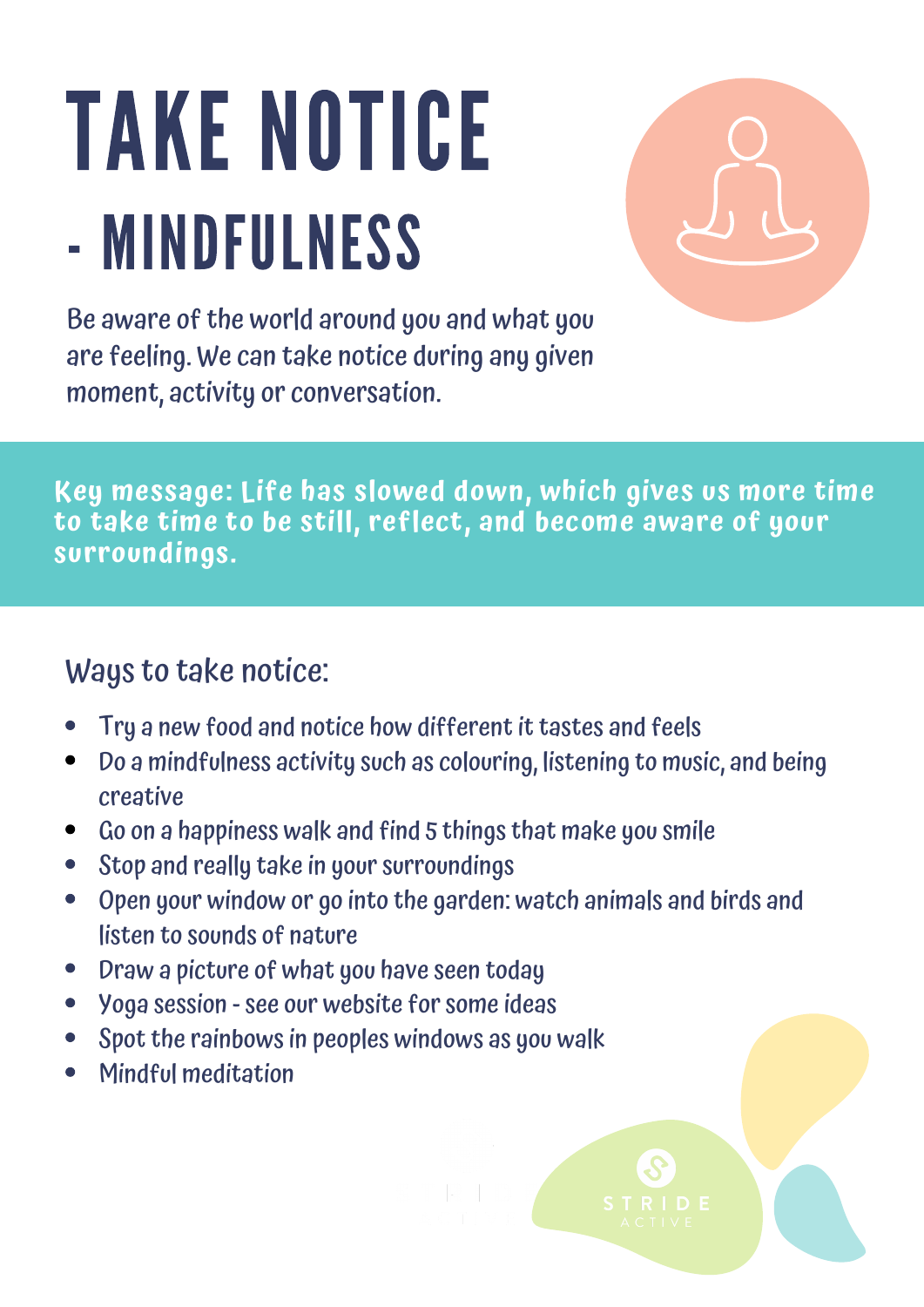# KEEP LEARNING

Trying something new or learning about something we have an interest in can help to keep our brains stimulated.



**Key message: We may not be in school at the moment but it is really important to keep learning. It could include learning something new, setting a goal, trying something different and fun. Learning can involve any manner of subjects and is not just what you have to do for school.**

### Ways to keep learning:

- Discover something new
- Be curious and ask questions
- Learn a new dance routine or the words to a new song  $\bullet$
- Use a dictionary for words you don't know  $\bullet$
- Read a book  $\bullet$
- Share a fun fact with friends and family  $\bullet$
- Have a family quiz  $\bullet$
- Watch a documentary e.g. Blue Planet
- Do your school work/activities



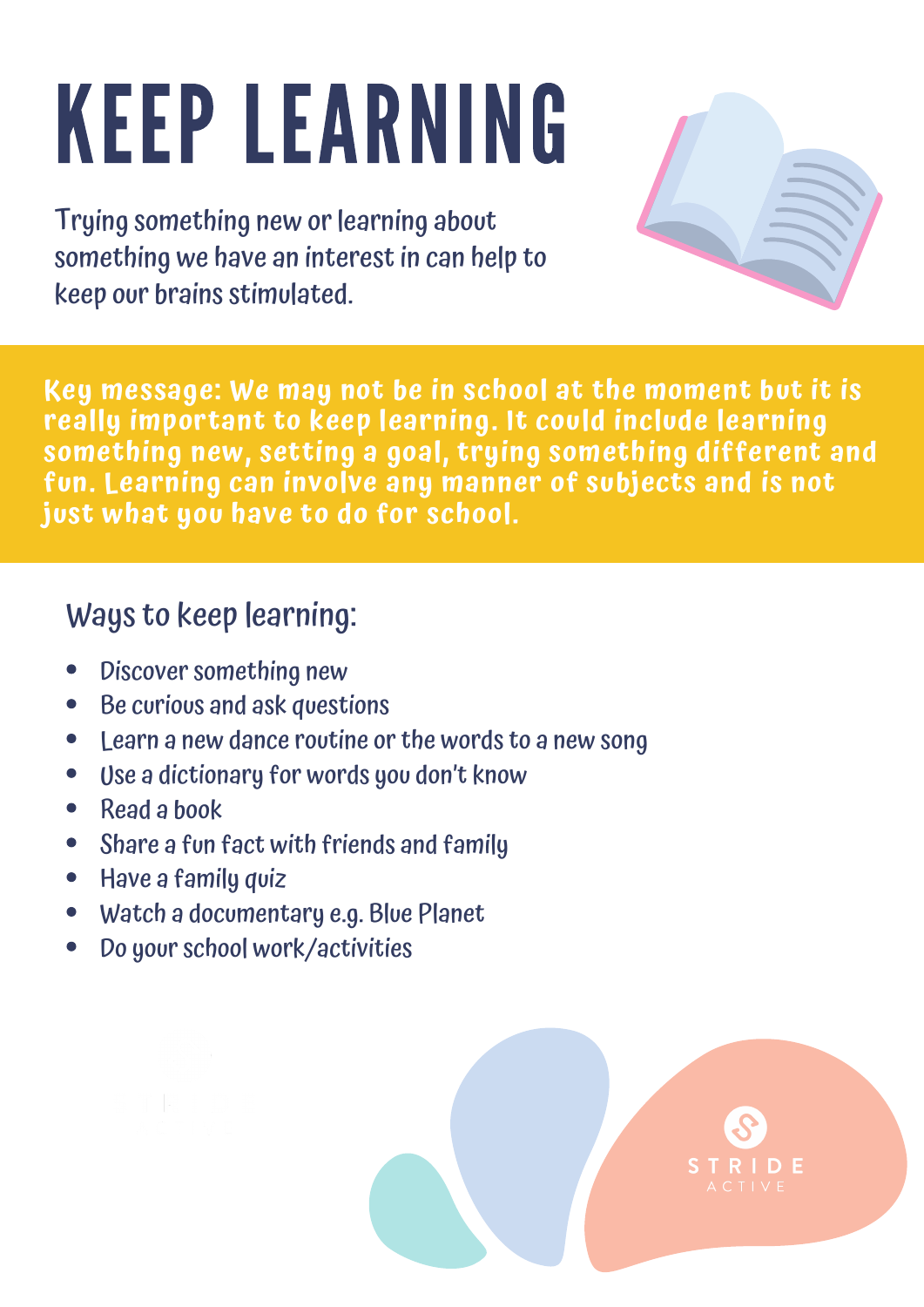### GIVE

Giving to those around us can create connections, alongside making us and others feel happier. Giving something doesn't need to cost a penny!



**Key message: Any acts of kindness, whether small or large can make you and others feel happier. With a little bit more time on our hands, we all have time to give to others. This may be our family members or people we've never even met before!**

#### Ways to give:

- Smile and take time to have a chat and listen.
- Say thank you to someone who has helped you.  $\bullet$
- Draw a picture, write a poem or a letter to make someone happy  $\bullet$
- Offer to help your parents or people you live with round the house  $\bullet$
- Offer to help with chores at home  $\bullet$
- Sort out unwanted toys, books and clothes that can be donated to a  $\bullet$ local charity shop (when they open)
- Check up on a friend via phone or online
- Be a good role model to friends and family

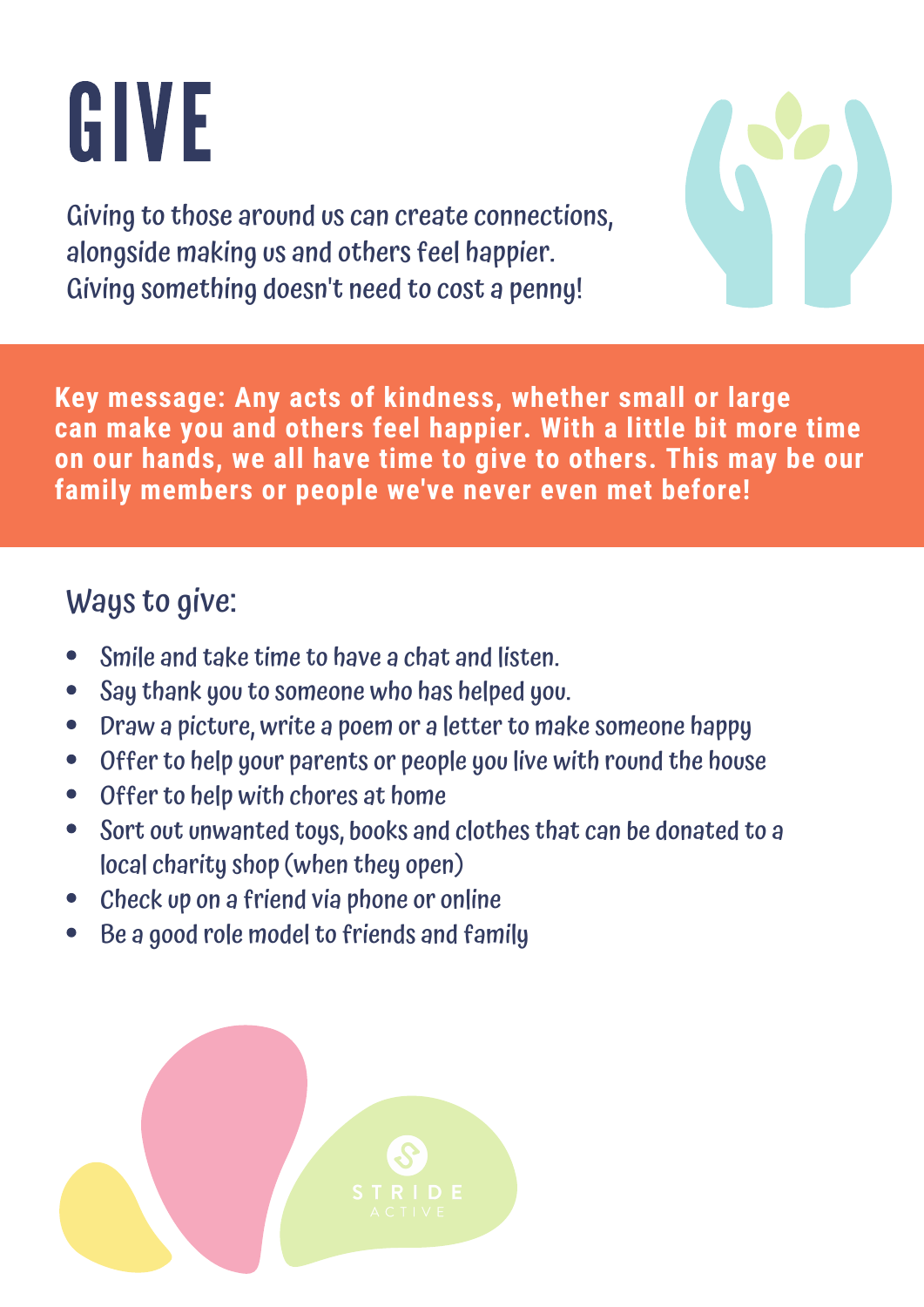### BE CREATIVE AND PLAY



Doing an activity because you enjoy it can make you feel happier, make you feel more relaxed and can help you connect with others and learn a new skill.

**Key message: We've all learnt to become more creative at the moment - whether that's using household objects for exercise equipment or making our own games to beat the boredom! Do something that you enjoy: be creative, use music, be artistic, play outside, make something beautiful.**

### Ways to be creative and play:

- Play or listen to some music
- Make up a game  $\bullet$
- Draw, paint or color  $\bullet$
- Design a poster celebrating the NHS and Key Workers  $\bullet$
- Make a model  $\bullet$
- Play a board game  $\bullet$
- Make something in the garden e.g. bug hotel  $\bullet$
- Build a den in the house or the garden  $\bullet$
- Write a story and tell it to your family  $\bullet$